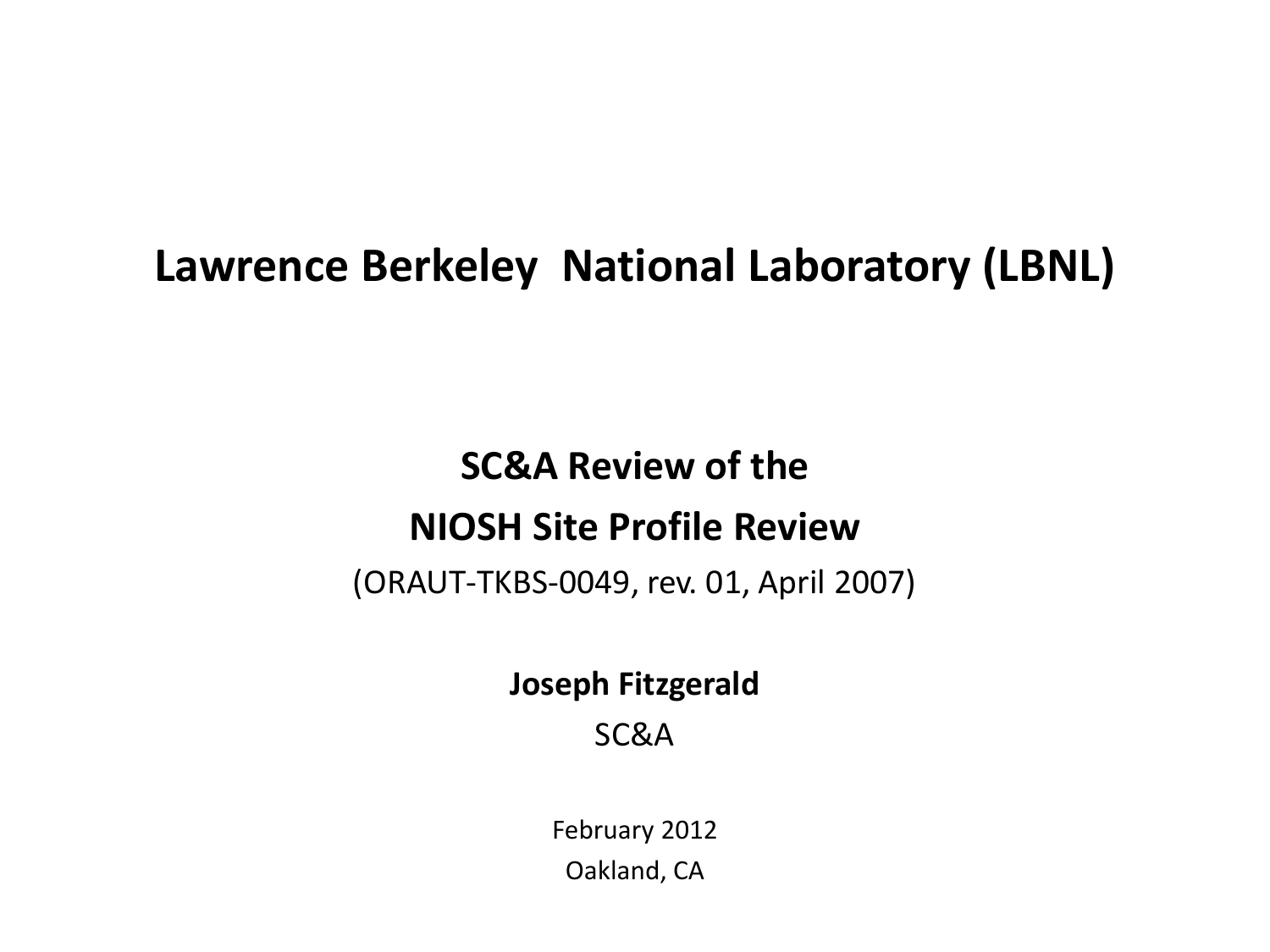## **BACKGROUND**

- Site profile of LBNL issued by NIOSH on April 2, 2007 (revised version issued on May 10, 2010).
- SC&A tasked by Advisory Board to review site profile; conducted Jan-Oct 2009, and included onsite data capture and site expert interviews.
- SC&A draft report issued on January 22, 2010; contained 13 primary findings and 8 secondary findings.
- NIOSH issued SEC evaluation report for SEC-00160 on Jan 20, 2010; SEC subsequently approved for period 1942-1961.
- Advisory Board working group for LBNL met on Feb. 3, 2012 to begin review of SC&A site profile findings and NIOSH response.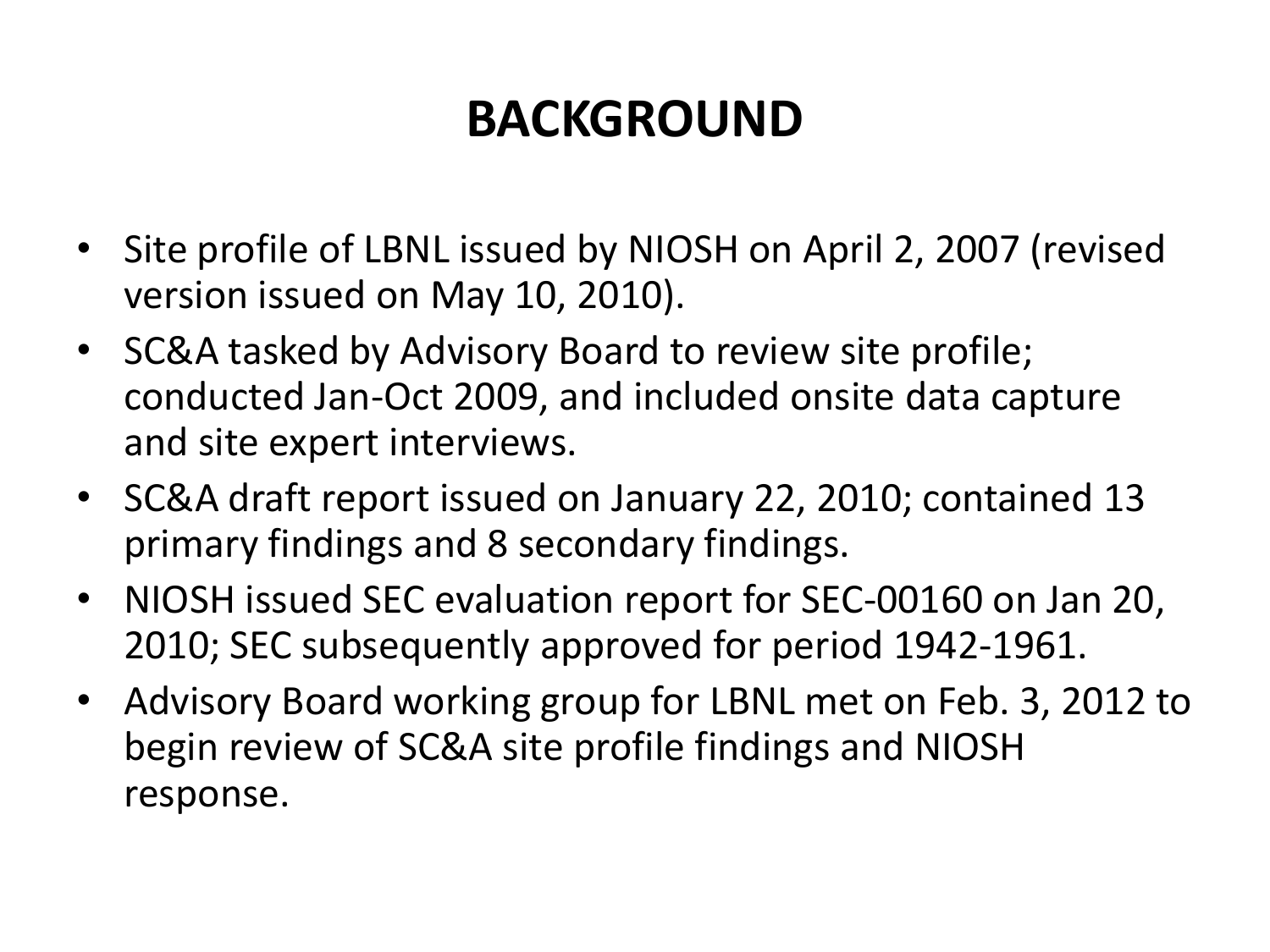# **FINDINGS**

- 1. Inadequate documentation of historical operations and rad sources
- 2. Insufficient information to support internal dose reconstruction (e.g., MDA's)
- 3. Special forms of tritium and plutonium not addressed
- 4. External and internal dose records legacy, completeness, accuracy not addressed adequately
- 5. Insufficient justification for selection of IREP energy range fractions for photon exposures (Table 6-2)
- 6. Insufficiency of neutron dosimetry treatment
- 7. Failure to justify the shallow dose: Deep dose assumption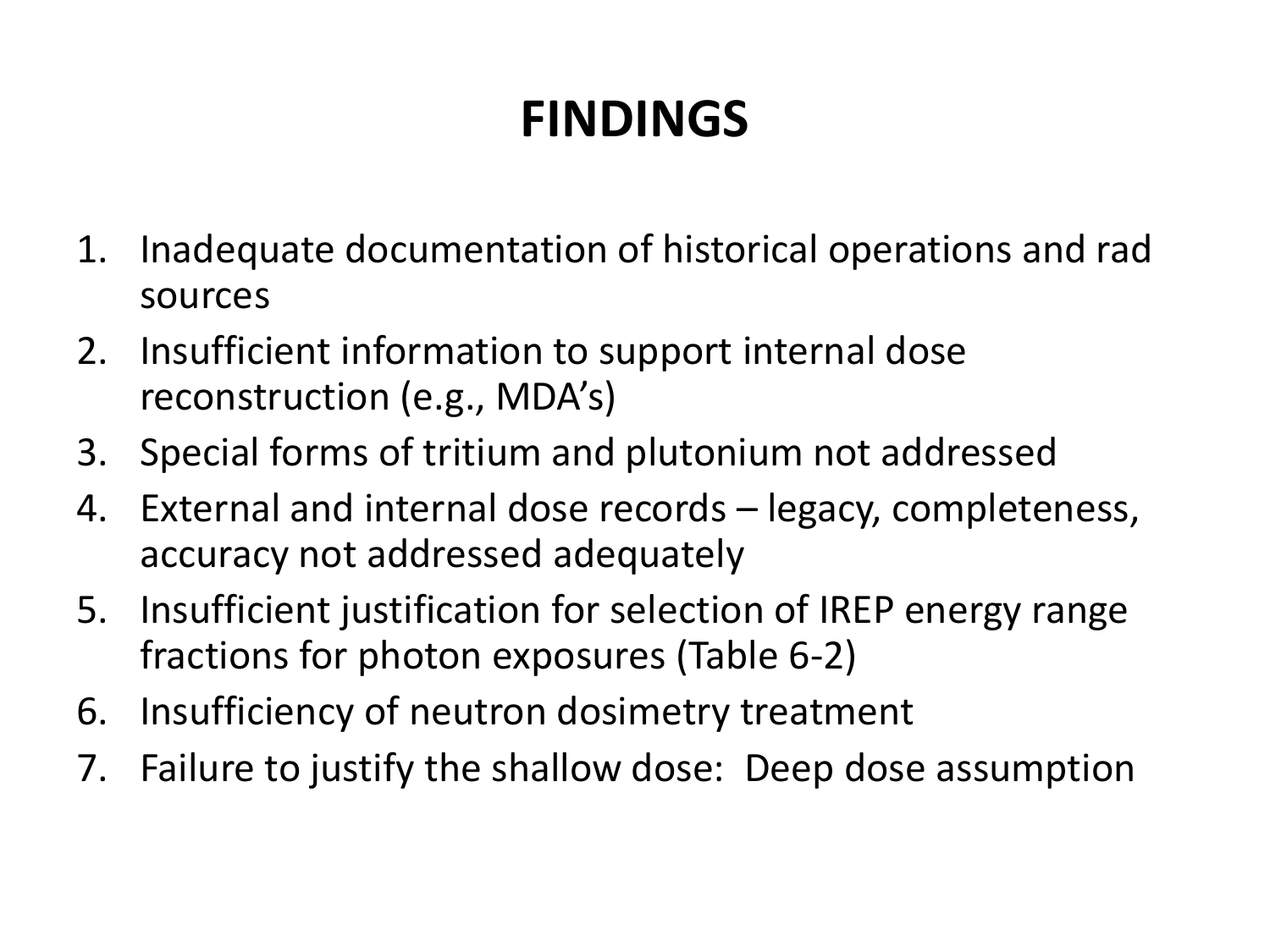### **FINDINGS (cont'd)**

- 8. Uncertainty in beta-gamma dosimeter response to radiation types and energies
- 9. Medical x-ray exposures are uncertain.
- 10. Uncertainty of calculating internal doses prior to 1961.
- 11. Inadequacy of bioassay analyses presentation.
- 12. Failure to provide sufficient guidance for unmonitored workers.
- 13. Inadequate coverage of occupational environmental dose.